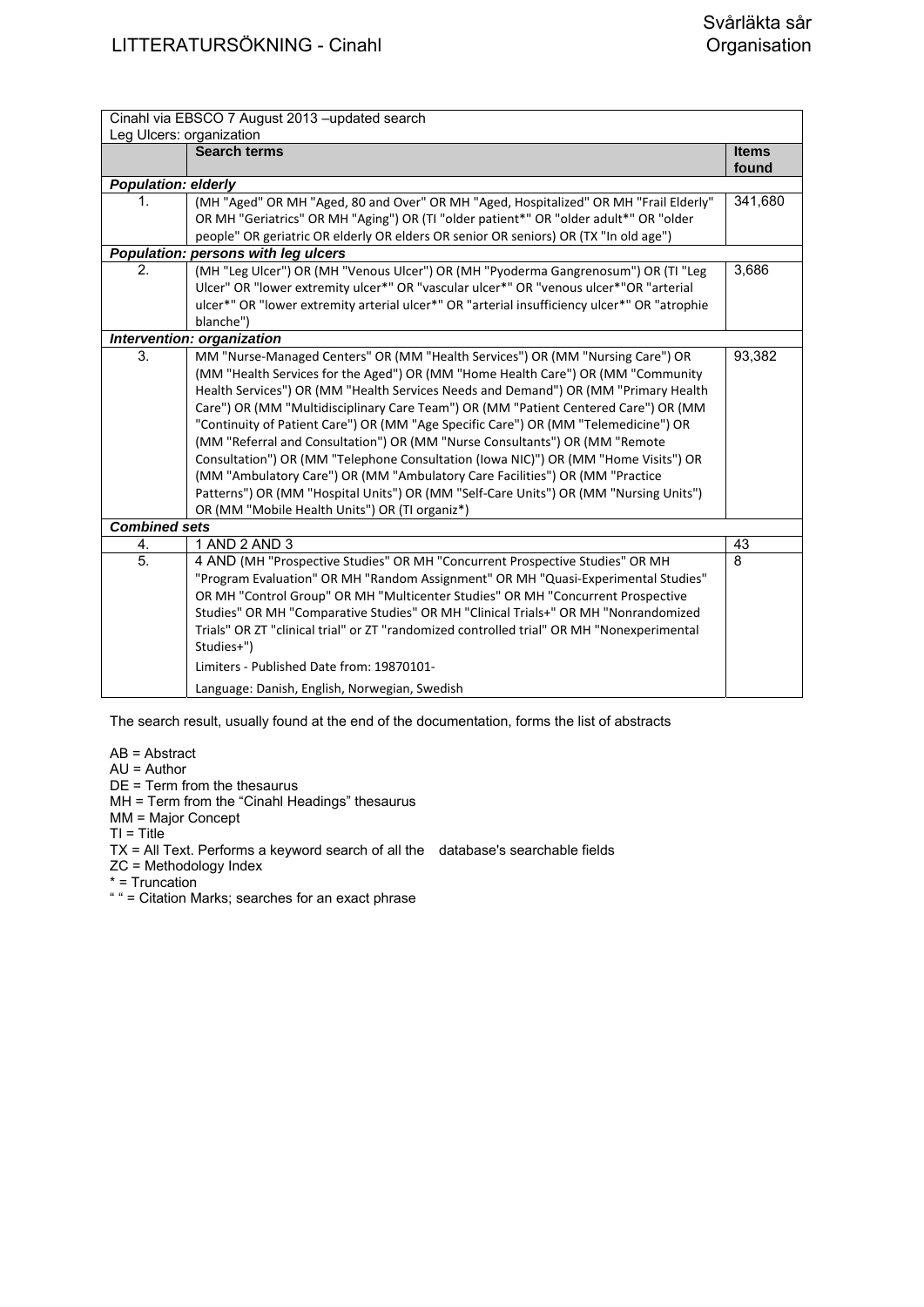|                            | Cinahl via EBSCO 15 August 2013 - Updated Search                                                                                                      |                       |
|----------------------------|-------------------------------------------------------------------------------------------------------------------------------------------------------|-----------------------|
|                            | Diabetic Foot Ulcers: organization                                                                                                                    |                       |
|                            | <b>Search terms</b>                                                                                                                                   | <b>Items</b><br>found |
| <b>Population: elderly</b> |                                                                                                                                                       |                       |
| 1.                         | (MH "Aged" OR MH "Aged, 80 and Over" OR MH "Aged, Hospitalized" OR MH "Frail Elderly"                                                                 | 342,154               |
|                            | OR MH "Geriatrics" OR MH "Aging") OR (TI "older patient*" OR "older adult*" OR "older                                                                 |                       |
|                            | people" OR geriatric OR elderly OR elders OR senior OR seniors) OR (TX "In old age")                                                                  |                       |
|                            | Population: persons with diabetic foot ulcers                                                                                                         |                       |
| 2.                         | (MH "Diabetic Foot" OR "Foot Ulcer") OR ((TI Diabet*) AND (TI foot OR feet OR "lower                                                                  | 5,840                 |
|                            | extremity" OR "lower extremities")) OR (TI "Charcot" OR "heel pressure" OR "heel ulcer")                                                              |                       |
| <b>Organization</b>        |                                                                                                                                                       |                       |
| 3.                         | MM "Nurse-Managed Centers" OR (MM "Health Services") OR (MM "Nursing Care") OR                                                                        | 143,464               |
|                            | (MM "Health Services for the Aged") OR (MM "Home Health Care") OR (MM "Community                                                                      |                       |
|                            | Health Services") OR (MM "Health Services Needs and Demand") OR (MM "Primary Health                                                                   |                       |
|                            | Care") OR (MM "Multidisciplinary Care Team") OR (MM "Patient Centered Care") OR (MM                                                                   |                       |
|                            | "Continuity of Patient Care") OR (MM "Age Specific Care") OR (MM "Telemedicine") OR                                                                   |                       |
|                            | (MM "Referral and Consultation") OR (MM "Nurse Consultants") OR (MM "Remote                                                                           |                       |
|                            | Consultation") OR (MM "Telephone Consultation (Iowa NIC)") OR (MM "Home Visits") OR                                                                   |                       |
|                            | (MM "Ambulatory Care") OR (MM "Ambulatory Care Facilities") OR (MM "Practice                                                                          |                       |
|                            | Patterns") OR (MM "Hospital Units") OR (MM "Self-Care Units") OR (MM "Nursing Units")                                                                 |                       |
|                            | OR (MM "Mobile Health Units") OR (TI organiz* OR "nurse-led clinic*" OR "nurse-led                                                                    |                       |
|                            | multidisciplinary approach" OR team OR "nurse clinic*" OR "community-based wound care"                                                                |                       |
|                            | OR "home care" OR "home delivery" OR "wound center*" OR "wound unit" OR "sores unit"                                                                  |                       |
|                            | OR "Ulcer unit" OR "ulcer service*" OR "ulcer clinic*" OR "Wound care center*" OR                                                                     |                       |
|                            | "dedicated clinic*" OR "wound care specialist*" OR "ulcer team" OR "Interdisciplinary                                                                 |                       |
|                            | team" OR "Interprofessional management" OR Multidisciplinary OR "Teledermatological                                                                   |                       |
|                            | monitoring" OR "Reorganization of care" OR "ulcer strategy" OR "models of care" OR "foot                                                              |                       |
|                            | team" OR "foot care team" OR "foot center" OR "limb salvage team") OR ((TI Wound OR                                                                   |                       |
|                            | ulcer) N1 (TI center OR clinic OR unit))                                                                                                              |                       |
| <b>Combined sets</b>       |                                                                                                                                                       |                       |
| 4.                         | 1 AND 2 AND 3                                                                                                                                         | 105                   |
| 5.                         | 4 AND (MH "Prospective Studies" OR MH "Concurrent Prospective Studies"                                                                                | 39                    |
|                            | OR MH "Program Evaluation" OR MH "Random Assignment" OR MH "Quasi-                                                                                    |                       |
|                            | Experimental Studies" OR MH "Control Group" OR MH "Multicenter Studies"                                                                               |                       |
|                            | OR MH "Concurrent Prospective Studies" OR MH "Comparative Studies" OR<br>MH "Clinical Trials+" OR MH "Nonrandomized Trials" OR ZT "clinical trial" or |                       |
|                            | ZT "randomized controlled trial" OR MH "Nonexperimental Studies+")                                                                                    |                       |
|                            | Limiters - Published Date from: 19870101-                                                                                                             |                       |
|                            | Language: Danish, English, Norwegian, Swedish                                                                                                         |                       |
|                            |                                                                                                                                                       |                       |

AB = Abstract

AU = Author

DE = Term from the thesaurus

MH = Term from the "Cinahl Headings" thesaurus

MM = Major Concept

 $TI = Title$ 

TX = All Text. Performs a keyword search of all the database's searchable fields

ZC = Methodology Index

\* = Truncation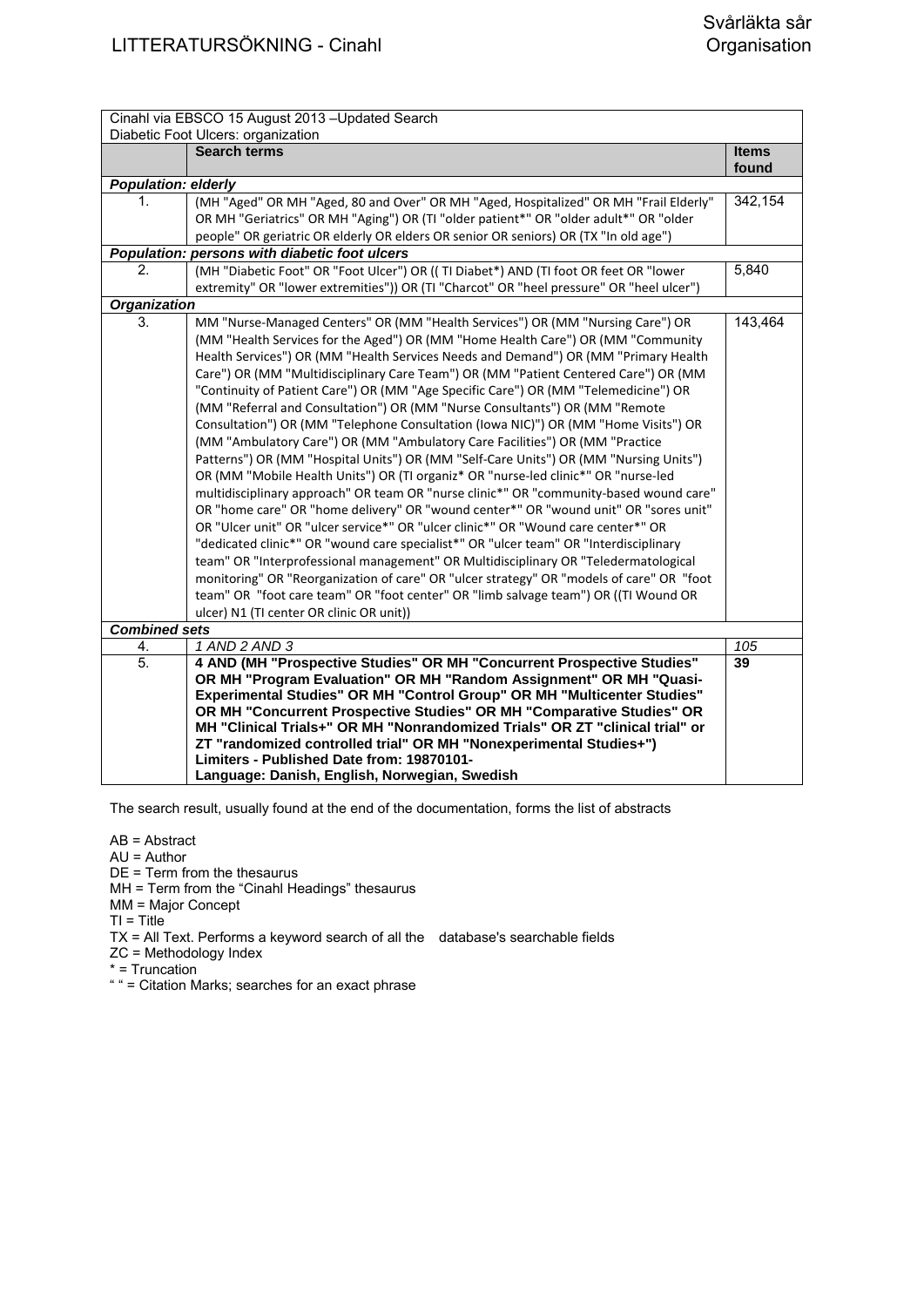| Cinahl via EBSCO 15 August 2013 -updated search |                                                                                            |                       |
|-------------------------------------------------|--------------------------------------------------------------------------------------------|-----------------------|
| Pressure Ulcers: organization                   |                                                                                            |                       |
|                                                 | <b>Search terms</b>                                                                        | <b>Items</b><br>found |
| <b>Population: elderly</b>                      |                                                                                            |                       |
| $\mathbf{1}$ .                                  | (MH "Aged" OR MH "Aged, 80 and Over" OR MH "Aged, Hospitalized" OR MH "Frail Elderly"      | 342,154               |
|                                                 | OR MH "Geriatrics" OR MH "Aging") OR (TI "older patient*" OR "older adult*" OR "older      |                       |
|                                                 | people" OR geriatric OR elderly OR elders OR senior OR seniors) OR (TX "In old age")       |                       |
|                                                 | Population: persons with pressure ulcers                                                   |                       |
| $\overline{2}$ .                                | (MH "Pressure Ulcer") OR (MH "Heel Ulcer") OR (TI "pressure ulcer*" OR bedsore* OR         | 8,809                 |
|                                                 | "pressure sore*" OR "decubitus ulcer*")                                                    |                       |
| <b>Organization</b>                             |                                                                                            |                       |
| 3.                                              | MM "Nurse-Managed Centers" OR (MM "Health Services") OR (MM "Nursing Care") OR             | 99,644                |
|                                                 | (MM "Health Services for the Aged") OR (MM "Home Health Care") OR (MM "Community           |                       |
|                                                 | Health Services") OR (MM "Health Services Needs and Demand") OR (MM "Primary Health        |                       |
|                                                 | Care") OR (MM "Multidisciplinary Care Team") OR (MM "Patient Centered Care") OR (MM        |                       |
|                                                 | "Continuity of Patient Care") OR (MM "Age Specific Care") OR (MM "Telemedicine") OR        |                       |
|                                                 | (MM "Referral and Consultation") OR (MM "Nurse Consultants") OR (MM "Remote                |                       |
|                                                 | Consultation") OR (MM "Telephone Consultation (Iowa NIC)") OR (MM "Home Visits") OR        |                       |
|                                                 | (MM "Ambulatory Care") OR (MM "Ambulatory Care Facilities") OR (MM "Practice               |                       |
|                                                 | Patterns") OR (MM "Hospital Units") OR (MM "Self-Care Units") OR (MM "Nursing Units")      |                       |
|                                                 | OR (MM "Mobile Health Units") OR MM "Gerontologic Nurse Practitioners" OR MH "Staff        |                       |
|                                                 | Development" OR MM "Nursing Assistants Education" OR MM "Nursing Knowledge" OR             |                       |
|                                                 | MM "Organizational Change" OR MH "Program Implementation" OR (TI organiz*) OR (TI          |                       |
|                                                 | specialist AND clinic) OR ((TI Wound OR ulcer) N1 (TI center OR clinic OR unit)) OR (TI    |                       |
|                                                 | "wound care specialist*" OR "ulcer team" OR "Interdisciplinary team" OR "Interprofessional |                       |
|                                                 | management" OR Multidisciplinary OR "Teledermatological monitoring" OR                     |                       |
|                                                 | "Reorganization of care" OR "ulcer strategy" OR "models of care")                          |                       |
| <b>Study Types</b>                              |                                                                                            |                       |
| 4.                                              | (MH "Prospective Studies" OR MH "Concurrent Prospective Studies" OR MH "Program            | 402,877               |
|                                                 | Evaluation" OR MH "Random Assignment" OR MH "Quasi-Experimental Studies" OR MH             |                       |
|                                                 | "Control Group" OR MH "Multicenter Studies" OR MH "Concurrent Prospective Studies" OR      |                       |
|                                                 | MH "Comparative Studies" OR MH "Clinical Trials+" OR MH "Nonrandomized Trials" OR ZT       |                       |
|                                                 | "clinical trial" or ZT "randomized controlled trial" OR MH "Nonexperimental Studies+")     |                       |
| <b>Combined sets</b>                            |                                                                                            |                       |
| 5.                                              | 1 AND 2 AND 3 AND 4                                                                        | 47                    |
| 6.                                              | 5 AND Limiters - Published Date from: 19870101-                                            | 47                    |

AB = Abstract

AU = Author

DE = Term from the thesaurus

MH = Term from the "Cinahl Headings" thesaurus

MM = Major Concept

 $TI = Title$ 

TX = All Text. Performs a keyword search of all the database's searchable fields

ZC = Methodology Index

\* = Truncation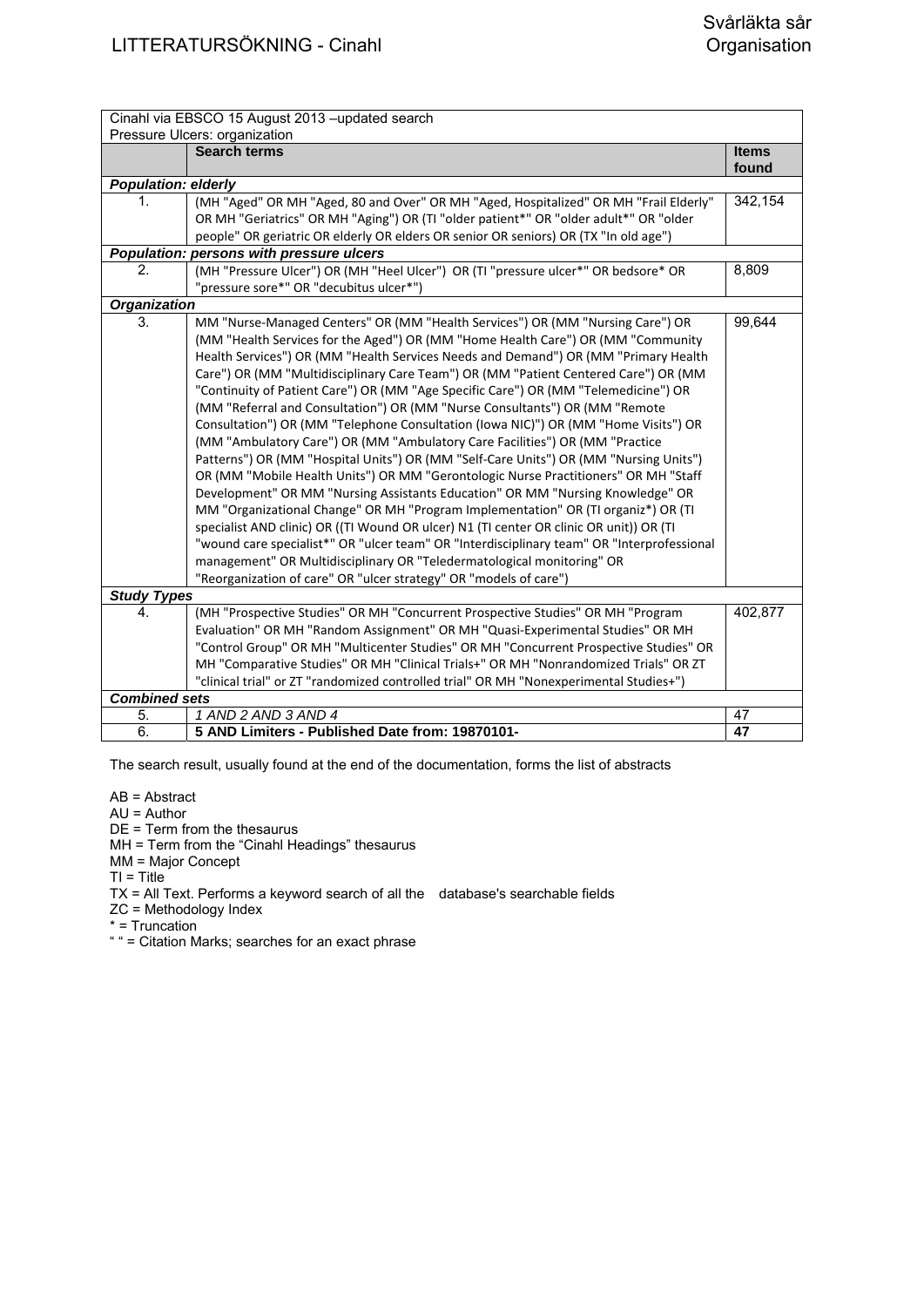| Leg Ulcers: organization   | Embase via embase.com 8 August 2013 - updated search                                               |              |
|----------------------------|----------------------------------------------------------------------------------------------------|--------------|
|                            | <b>Search terms</b>                                                                                | <b>Items</b> |
|                            |                                                                                                    | found        |
| <b>Population: elderly</b> |                                                                                                    |              |
| 1.                         | 'aged'/de OR 'aged hospital patient'/de OR 'frail elderly'/de OR 'very elderly'/de OR              | 1,394,78     |
|                            | 'geriatric patient'/de                                                                             | 8            |
|                            | Population: persons with leg ulcers                                                                |              |
| 2.                         | 'leg ulcer'/exp OR "leg ulcer":ti OR "lower extremity ulcer":ti OR "vascular ulcer":ti OR          | 7,643        |
|                            | "venous ulcer":ti OR "arterial ulcer":ti OR "lower extremity arterial ulcer":ti OR "arterial       |              |
|                            | insufficiency ulcer":ti OR "atrophie blanche":ti                                                   |              |
|                            | Intervention: organization                                                                         |              |
| 3.                         | 'organization and management'/exp OR 'support group'/de OR 'health center'/exp OR                  | 821,891      |
|                            | 'medical specialist'/de OR 'community care'/exp OR 'telemedicine'/de OR                            |              |
|                            | 'teleconsultation'/exp OR 'telesurgery'/exp OR 'patient care'/de OR 'patient care                  |              |
|                            | planning'/de OR 'patient referral'/exp OR 'rapid response team'/de OR 'health center'/exp          |              |
|                            | OR 'nurse-led clinic':ti OR 'nurse-led multidisciplinary approach':ti OR team:ti OR 'nurse         |              |
|                            | clinic':ti:ab OR 'nurse clinics':ti:ab OR 'community-based wound care':ti OR 'community leg        |              |
|                            | ulcer care':ti OR 'community leg-ulcer service':ti OR 'home care':ti OR 'home delivery':ti OR      |              |
|                            | 'wound center':ti OR 'wound unit':ti OR 'wound clinic':ti OR 'wound clinics':ti OR 'wound          |              |
|                            | clinic':ti OR 'wound clinics':ti OR 'wound specialty clinic':ti:ab OR 'wound speciality            |              |
|                            | clinics':ti:ab OR 'sores unit':ti OR 'ulcer unit':ti OR 'ulcer service':ti OR 'ulcer clinic':ti OR |              |
|                            | 'diabetic foot unit':ti OR 'wound care center':ti OR 'dedicated clinic':ti OR 'wound care          |              |
|                            | specialist':ti OR 'ulcer team':ti OR 'interdisciplinary team':ti OR 'interprofessional             |              |
|                            | management':ti OR 'multidisciplinary management':ti OR 'multidisciplinary setting':ti OR           |              |
|                            | 'multidisciplinary system':ti OR 'multi-disciplinary clinic':ti:ab OR multidisciplinary:ti OR      |              |
|                            | 'teledermatological monitoring':ti OR 'reorganization of care':ti OR 'ulcer strategy':ti OR        |              |
|                            | 'models of care':ti OR 'Organization of care':ti:ab OR 'leg-ulcer service':ti:ab OR                |              |
|                            | community:ti OR ward*:ti OR 'evidence-based service':ti OR (('nurse-led' OR 'nurse clinic'         |              |
|                            | OR organization) NEAR/6 (service OR care OR clinic)):ab,ti                                         |              |
| <b>Study types</b>         |                                                                                                    |              |
| 4.                         | ('controlled clinical trial'/de OR 'randomized controlled trial'/de OR 'clinical trial'/de OR      | 5,734,27     |
|                            | 'multicenter study'/de OR 'intervention study'/de OR 'longitudinal study'/de OR                    | 4            |
|                            | 'prospective study'/de OR 'comparative study'/de OR 'controlled study'/de OR 'pretest              |              |
|                            | posttest control group design'/de OR 'major clinical study'/de OR 'cluster trial':ti:ab)           |              |
| <b>Combined sets</b>       |                                                                                                    |              |
| 5.                         | 1 AND 2 AND 3 AND 4                                                                                | 112          |
| 6.                         | 5 AND ([danish]/lim OR [english]/lim OR [norwegian]/lim OR [swedish]/lim)<br>AND [1987-2014]/py    | 101          |
|                            |                                                                                                    |              |

/de= Term from the EMTREE controlled vocabulary

/exp= Includes terms found below this term in the EMTREE hierarchy

/mj = Major Topic

:ab = Abstract

:au = Author

:ti = Article Title

:ti:ab = Title or abstract

\* = Truncation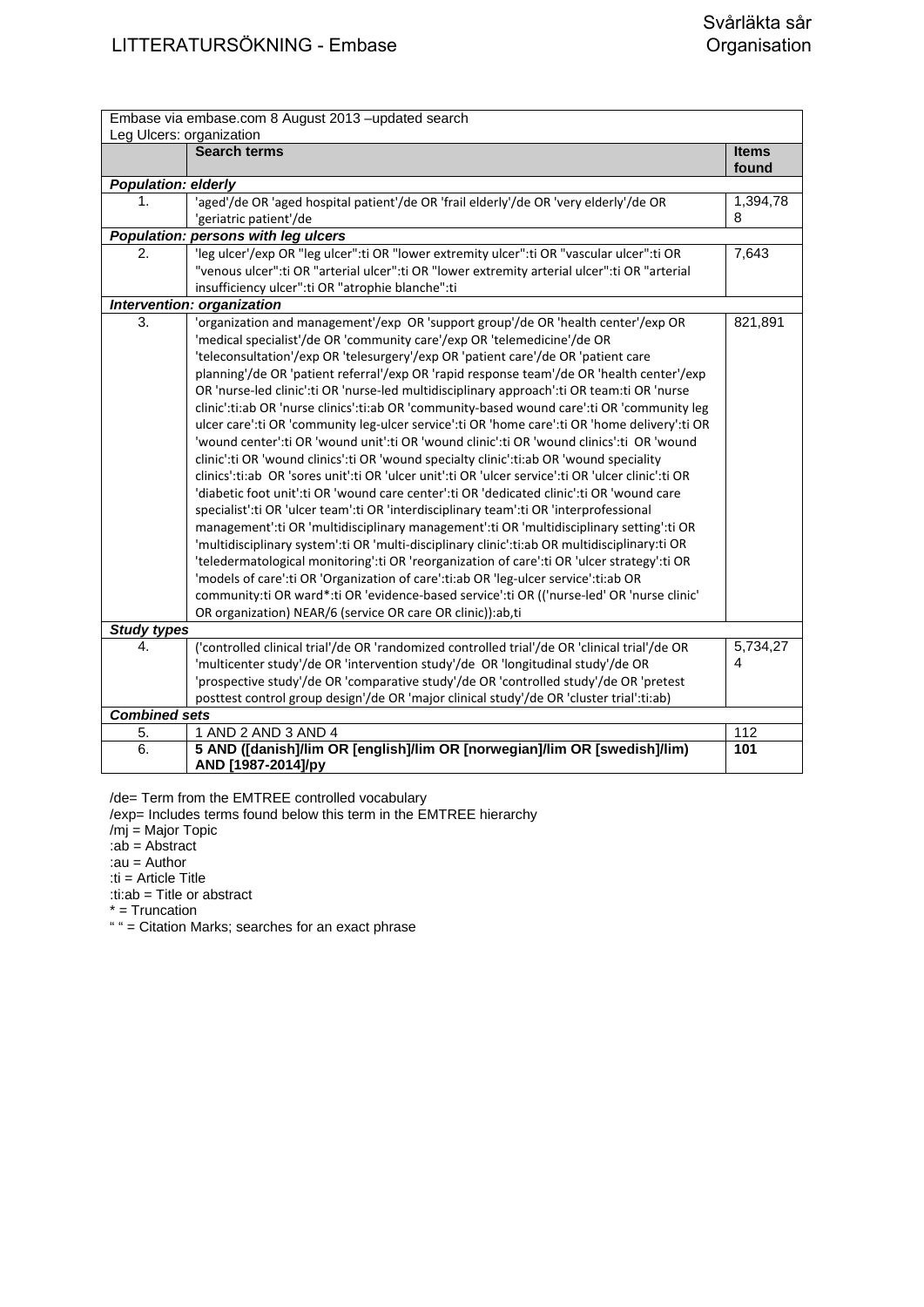| Embase via Embase.com 15 August 2013 - Updated Search |                                                                                                                                                                                                                                                                                                                                                                                                                                                                                                                                                                                                                                                                                                                                                                                                                                                                                                                                                                                                                                                                                                                                                |              |
|-------------------------------------------------------|------------------------------------------------------------------------------------------------------------------------------------------------------------------------------------------------------------------------------------------------------------------------------------------------------------------------------------------------------------------------------------------------------------------------------------------------------------------------------------------------------------------------------------------------------------------------------------------------------------------------------------------------------------------------------------------------------------------------------------------------------------------------------------------------------------------------------------------------------------------------------------------------------------------------------------------------------------------------------------------------------------------------------------------------------------------------------------------------------------------------------------------------|--------------|
| Diabetic Foot Ulcers: organization                    |                                                                                                                                                                                                                                                                                                                                                                                                                                                                                                                                                                                                                                                                                                                                                                                                                                                                                                                                                                                                                                                                                                                                                |              |
|                                                       | <b>Search terms</b>                                                                                                                                                                                                                                                                                                                                                                                                                                                                                                                                                                                                                                                                                                                                                                                                                                                                                                                                                                                                                                                                                                                            | <b>Items</b> |
|                                                       |                                                                                                                                                                                                                                                                                                                                                                                                                                                                                                                                                                                                                                                                                                                                                                                                                                                                                                                                                                                                                                                                                                                                                | found        |
| <b>Population: elderly</b>                            |                                                                                                                                                                                                                                                                                                                                                                                                                                                                                                                                                                                                                                                                                                                                                                                                                                                                                                                                                                                                                                                                                                                                                |              |
| 1.                                                    | 'aged'/de OR 'aged hospital patient'/de OR 'frail elderly'/de OR 'very elderly'/de OR                                                                                                                                                                                                                                                                                                                                                                                                                                                                                                                                                                                                                                                                                                                                                                                                                                                                                                                                                                                                                                                          | 2,129,97     |
|                                                       | 'geriatric patient'/de                                                                                                                                                                                                                                                                                                                                                                                                                                                                                                                                                                                                                                                                                                                                                                                                                                                                                                                                                                                                                                                                                                                         |              |
|                                                       | Population: persons with diabetic foot ulcers                                                                                                                                                                                                                                                                                                                                                                                                                                                                                                                                                                                                                                                                                                                                                                                                                                                                                                                                                                                                                                                                                                  |              |
| $\mathcal{P}_{\cdot}$                                 | 'diabetic foot'/mj OR 'foot ulcer'/mj                                                                                                                                                                                                                                                                                                                                                                                                                                                                                                                                                                                                                                                                                                                                                                                                                                                                                                                                                                                                                                                                                                          | 4,467        |
| <b>Organization</b>                                   |                                                                                                                                                                                                                                                                                                                                                                                                                                                                                                                                                                                                                                                                                                                                                                                                                                                                                                                                                                                                                                                                                                                                                |              |
| 3.                                                    | 'organization and management'/exp OR 'support group'/de OR 'health center'/exp<br>OR 'medical specialist'/de OR 'community care'/exp OR 'telemedicine'/de OR<br>'teleconsultation'/exp OR 'telesurgery'/exp OR 'patient care'/mj OR 'patient care<br>planning'/de OR 'patient referral'/exp OR 'rapid response team'/de OR ('nurse-led<br>clinic' OR 'nurse-led multidisciplinary approach' OR team OR 'nurse clinic' OR<br>'community-based wound care' OR 'community ulcer service' OR 'home care' OR<br>'home delivery' OR 'wound center' OR 'wound unit' OR 'sores unit' OR 'ulcer unit' OR<br>'ulcer service' OR 'ulcer clinic' OR 'diabetic foot unit' OR 'wound care center' OR<br>'dedicated clinic' OR 'wound care specialist' OR 'ulcer team' OR 'interdisciplinary<br>team' OR 'interprofessional management' OR 'multidisciplinary management' OR<br>'multidisciplinary setting' OR 'multidisciplinary system' OR multidisciplinary OR<br>'teledermatological monitoring' OR 'reorganization of care' OR 'ulcer strategy' OR<br>'models of care' OR "foot team" OR "foot care team" OR "foot center" OR "limb<br>salvage team"):ti | 776,979      |
| <b>Combined sets</b>                                  |                                                                                                                                                                                                                                                                                                                                                                                                                                                                                                                                                                                                                                                                                                                                                                                                                                                                                                                                                                                                                                                                                                                                                |              |
| 4.                                                    | 1 AND 2 AND 3                                                                                                                                                                                                                                                                                                                                                                                                                                                                                                                                                                                                                                                                                                                                                                                                                                                                                                                                                                                                                                                                                                                                  | 171          |
| 5.                                                    | 4 AND ('controlled clinical trial'/de OR 'randomized controlled trial'/de OR                                                                                                                                                                                                                                                                                                                                                                                                                                                                                                                                                                                                                                                                                                                                                                                                                                                                                                                                                                                                                                                                   | 122          |
|                                                       | 'clinical trial'/de OR 'multicenter study'/de OR 'intervention study'/de OR                                                                                                                                                                                                                                                                                                                                                                                                                                                                                                                                                                                                                                                                                                                                                                                                                                                                                                                                                                                                                                                                    |              |
|                                                       | 'longitudinal study'/de OR 'prospective study'/de OR 'comparative study'/de                                                                                                                                                                                                                                                                                                                                                                                                                                                                                                                                                                                                                                                                                                                                                                                                                                                                                                                                                                                                                                                                    |              |
|                                                       | OR 'controlled study'/de OR 'pretest posttest control group design'/de OR                                                                                                                                                                                                                                                                                                                                                                                                                                                                                                                                                                                                                                                                                                                                                                                                                                                                                                                                                                                                                                                                      |              |
|                                                       | 'major clinical study'/de) AND ([danish]/lim OR [english]/lim OR                                                                                                                                                                                                                                                                                                                                                                                                                                                                                                                                                                                                                                                                                                                                                                                                                                                                                                                                                                                                                                                                               |              |
|                                                       | [norwegian]/lim OR [swedish]/lim) AND [embase]/lim) AND [1987-2012]/py                                                                                                                                                                                                                                                                                                                                                                                                                                                                                                                                                                                                                                                                                                                                                                                                                                                                                                                                                                                                                                                                         |              |

/de= Term from the EMTREE controlled vocabulary

/exp= Includes terms found below this term in the EMTREE hierarchy

/mj = Major Topic

:ab = Abstract

:au = Author

:ti = Article Title

:ti:ab = Title or abstract

\* = Truncation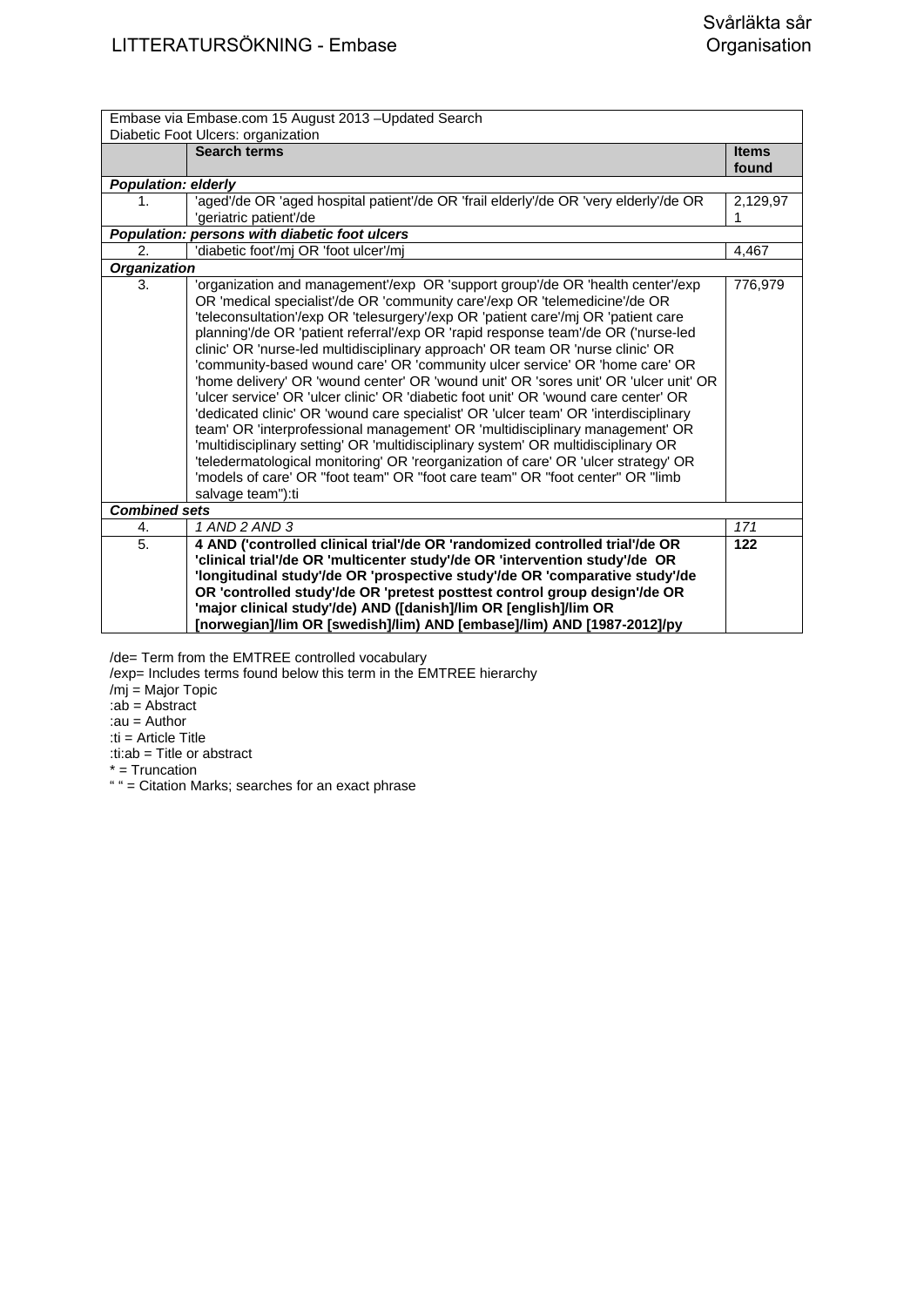| Embase via Embase.com 15 August 2013 -updated search<br>Pressure Ulcers: organization |                                                                                                      |              |
|---------------------------------------------------------------------------------------|------------------------------------------------------------------------------------------------------|--------------|
|                                                                                       | <b>Search terms</b>                                                                                  | <b>Items</b> |
|                                                                                       |                                                                                                      | found        |
| <b>Population: elderly</b>                                                            |                                                                                                      |              |
| 1.                                                                                    | 'aged'/de OR 'aged hospital patient'/de OR 'frail elderly'/de OR 'very elderly'/de OR                | 2,129,35     |
|                                                                                       | 'geriatric patient'/de                                                                               |              |
|                                                                                       | Population: persons with pressure ulcers                                                             |              |
| $\overline{2}$ .                                                                      | 'decubitus'/mj OR "pressure ulcer":ti OR "pressure ulcers":ti OR bedsore*:ti OR "bed                 | 3,589        |
|                                                                                       | sore":ti OR "bed sores":ti OR "pressure sore":ti OR "pressure sores":ti OR "decubitus                |              |
|                                                                                       | ulcer":ti                                                                                            |              |
| <b>Organization</b>                                                                   |                                                                                                      |              |
| 3.                                                                                    | 'organization and management'/exp OR 'support group'/de OR 'health center'/exp OR                    | 776,546      |
|                                                                                       | 'medical specialist'/de OR 'community care'/exp OR 'telemedicine'/de OR                              |              |
|                                                                                       | 'teleconsultation'/exp OR 'telesurgery'/exp OR 'patient care'/de OR 'patient care                    |              |
|                                                                                       | planning'/de OR 'patient referral'/exp OR 'rapid response team'/de OR 'nurse-led clinic':ti          |              |
|                                                                                       | OR 'nurse-led multidisciplinary approach':ti OR team:ti OR 'nurse clinic':ti OR 'community-          |              |
|                                                                                       | based wound care':ti OR 'community leg ulcer care':ti OR 'community leg-ulcer service':ti            |              |
|                                                                                       | OR 'home care':ti OR 'home delivery':ti OR 'wound center':ti OR 'wound unit':ti OR 'sores            |              |
|                                                                                       | unit':ti OR 'ulcer unit':ti OR 'ulcer service':ti OR 'ulcer clinic':ti OR 'diabetic foot unit':ti OR |              |
|                                                                                       | 'wound care center':ti OR 'dedicated clinic':ti OR 'wound care specialist':ti OR 'ulcer team':ti     |              |
|                                                                                       | OR 'interdisciplinary team':ti OR 'interprofessional management':ti OR 'multidisciplinary            |              |
|                                                                                       | management':ti OR 'multidisciplinary setting':ti OR 'multidisciplinary system':ti OR                 |              |
|                                                                                       | multidisciplinary:ti OR 'teledermatological monitoring':ti OR 'reorganization of care':ti OR         |              |
|                                                                                       | 'ulcer strategy':ti OR 'models of care':ti OR ("wound care specialist" OR "ulcer team" OR            |              |
|                                                                                       | "Interdisciplinary team" OR "Interprofessional management" OR Multidisciplinary OR                   |              |
|                                                                                       | "Teledermatological monitoring" OR "Reorganization of care" OR "ulcer strategy" OR                   |              |
|                                                                                       | "models of care"):ti                                                                                 |              |
| <b>Study Types</b>                                                                    |                                                                                                      |              |
| 4.                                                                                    | ('controlled clinical trial'/de OR 'randomized controlled trial'/de OR 'clinical trial'/de OR        | 5,741,35     |
|                                                                                       | 'multicenter study'/de OR 'intervention study'/de OR 'longitudinal study'/de OR                      | 2            |
|                                                                                       | 'prospective study'/de OR 'comparative study'/de OR 'controlled study'/de OR 'pretest                |              |
|                                                                                       | posttest control group design'/de OR 'major clinical study'/de)                                      |              |
| <b>Combined sets</b>                                                                  |                                                                                                      |              |
| 5.                                                                                    | 1 AND 2 AND 3 AND 4                                                                                  | 117          |
| $\overline{6}$ .                                                                      | 5 AND ([danish]/lim OR [english]/lim OR [norwegian]/lim OR [swedish]/lim)                            | 107          |
|                                                                                       | AND [embase]/lim AND [1987-2014]/py                                                                  |              |
|                                                                                       |                                                                                                      |              |

/de= Term from the EMTREE controlled vocabulary

/exp= Includes terms found below this term in the EMTREE hierarchy

/mj = Major Topic

:ab = Abstract :au = Author

:ti = Article Title

:ti:ab = Title or abstract

\* = Truncation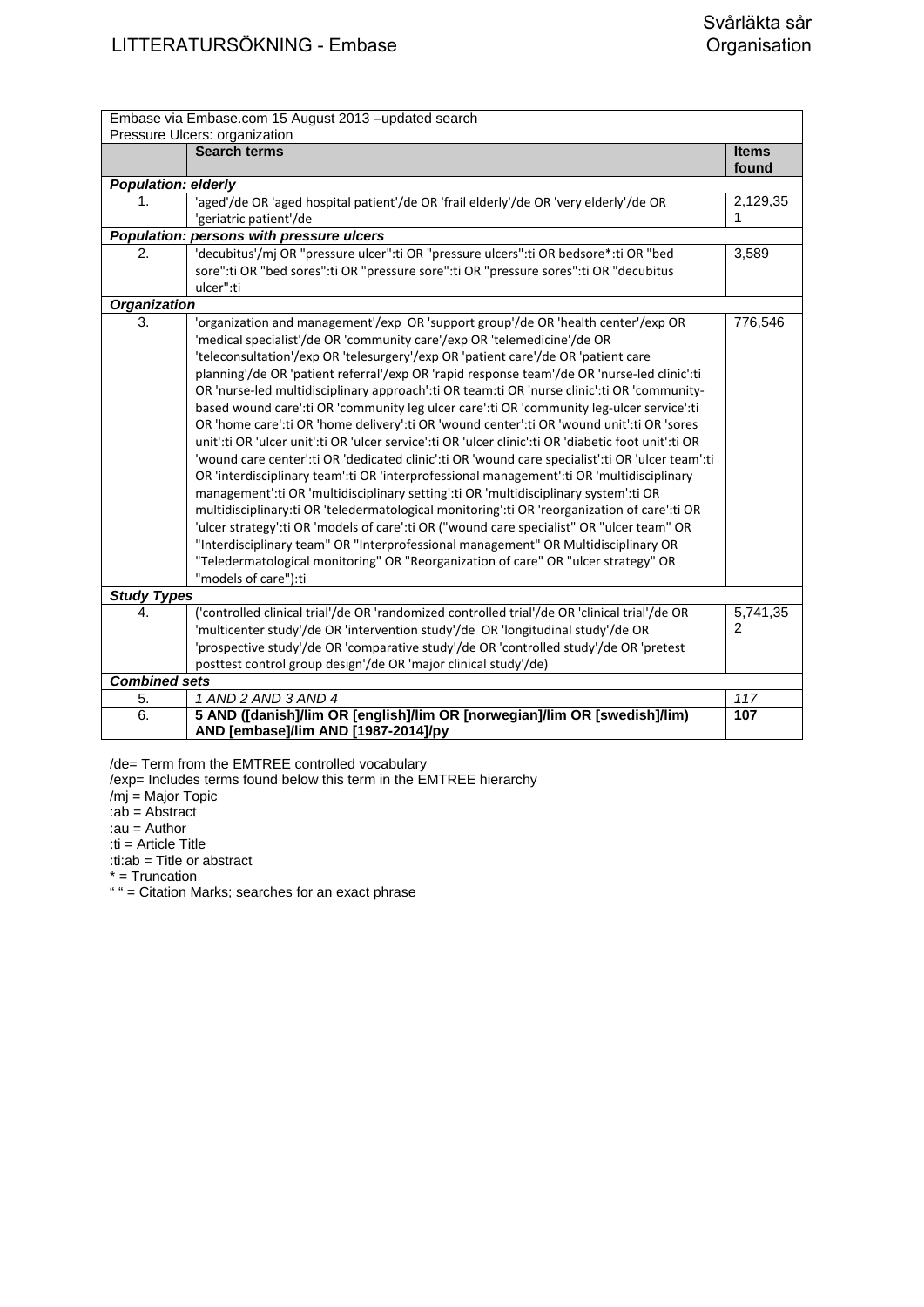|                            | Pubmed via NLM 8 August 2013 - updated search                                                                                                                                                  |              |
|----------------------------|------------------------------------------------------------------------------------------------------------------------------------------------------------------------------------------------|--------------|
| Leg Ulcers: organization   | <b>Search terms</b>                                                                                                                                                                            | <b>Items</b> |
|                            |                                                                                                                                                                                                | found        |
| <b>Population: elderly</b> |                                                                                                                                                                                                |              |
| 1.                         | "Aged"[Mesh:NoExp] OR "Aged, 80 and over"[Mesh] OR "Frail Elderly"[Mesh] OR "Homes                                                                                                             | 2407407      |
|                            | for the Aged"[MeSH] OR Aged[ti] OR elder[ti] OR elderly[ti] OR elders[ti] OR old[ti] OR                                                                                                        |              |
|                            | older[ti] OR geriatric[ti] OR "65 years"[ti] OR senior[ti] OR seniors[ti] OR ((Aged[tiab] OR<br>elder[tiab] OR elderly[tiab] OR elders[tiab] OR old[tiab] OR older[tiab] OR geriatric[tiab] OR |              |
|                            | "65 years"[tiab] OR senior[tiab] OR seniors[tiab]) NOT (medline[SB] OR oldmedline[SB]))                                                                                                        |              |
|                            | Population: persons with leg ulcers                                                                                                                                                            |              |
| 2.                         | Leg Ulcer[MeSH:NoExp] OR "Varicose Ulcer"[Mesh] OR "Pyoderma Gangrenosum"[Mesh]                                                                                                                | 12322        |
|                            | OR ((ulcer*[ti] OR chronic wound*[ti]) AND leg*[ti]) OR ((leg ulcer*[tiab] OR lower                                                                                                            |              |
|                            | extremity ulcer*[tiab] OR vascular ulcer*[tiab] OR venous ulcer*[tiab] OR arterial                                                                                                             |              |
|                            | ulcer*[tiab] OR lower extremity arterial ulcer*[tiab] OR arterial insufficiency ulcer*[tiab] OR                                                                                                |              |
|                            | "atrophie blanche" [tiab]) NOT Medline[SB])                                                                                                                                                    |              |
| 3.                         | Intervention: organization<br>"Health Services/utilization"[Mesh:NoExp] OR "Health Resources/utilization"[MeSH Terms]                                                                          | 578337       |
|                            | OR "Home Care Services "[MAJR] OR "Home Care Services/methods"[Mesh] OR "Home                                                                                                                  |              |
|                            | Care Services/organization and administration"[Mesh] OR "Community Health                                                                                                                      |              |
|                            | Centers"[MAJR:NoExp] OR "Community Health Centers/organization and                                                                                                                             |              |
|                            | administration"[Mesh:NoExp] OR "Community Health Nursing"[Mesh] OR "Community                                                                                                                  |              |
|                            | Health Services"[Mesh:NoExp] OR "Primary Health Care"[Mesh:NoExp] OR "Nursing                                                                                                                  |              |
|                            | Services" [Mesh] OR "Patient Care Team" [MAJR] OR "Patient Care Team/ organization and                                                                                                         |              |
|                            | administration "[Mesh] OR "Telemedicine"[Mesh] OR "Therapy, Computer-Assisted"[MeSH]                                                                                                           |              |
|                            | OR "Referral and Consultation"[Mesh:NoExp] OR "Remote Consultation"[Mesh] OR "House                                                                                                            |              |
|                            | Calls"[MeSH] OR "Home Care Services"[MeSH] OR "Ambulatory Care<br>Facilities"[Mesh:NoExp] OR "Outpatient Clinics, Hospital"[Mesh] OR "Nursing                                                  |              |
|                            | Administration Research"[MeSH Terms] OR "Nurse's Practice Patterns/organization and                                                                                                            |              |
|                            | administration"[Mesh] OR "Hospital Units"[MAJR] OR "Hospital Units/organization and                                                                                                            |              |
|                            | administration"[Mesh:NoExp] OR "Hospitals, Special"[MAJR] OR "Hospitals,                                                                                                                       |              |
|                            | Special/organization and administration"[MeSH] OR "Models, Organizational"[MAJR] OR                                                                                                            |              |
|                            | "Academic Medical Centers/organization and administration"[MeSH Terms] OR                                                                                                                      |              |
|                            | "Interdisciplinary Communication"[MAJR] OR "Mobile Health Units"[MAJR] OR "Mobile                                                                                                              |              |
|                            | Health Units/organization and administration"[MeSH] OR "Delivery of Health Care,                                                                                                               |              |
|                            | Integrated"[MAJR] OR "Delivery of Health Care, Integrated/organization and                                                                                                                     |              |
|                            | administration"[MeSH] OR "Patient-Centered Care"[MAJR] OR "Patient-Centered                                                                                                                    |              |
|                            | Care/organization and administration"[MeSH] OR "Interprofessional Relations"[MeSH] OR<br>"Community Networks"[MAJR] OR "Community Networks/organization and                                    |              |
|                            | administration"[MeSH] OR organization[ti] OR organizational[ti] OR organized[ti] OR                                                                                                            |              |
|                            | organis*[ti] OR organisational infrastructure*[ti] OR nurse-led clinic*[ti] OR "nurse-led                                                                                                      |              |
|                            | multidisciplinary approach"[ti] OR team[ti] OR nurse clinic*[ti] OR "community-based                                                                                                           |              |
|                            | wound care"[ti] OR "community leg ulcer care"[tiab] OR community leg-ulcer service*[tiab]                                                                                                      |              |
|                            | OR "home care"[ti] OR "home delivery"[ti] OR wound center*[ti] OR "wound unit"[ti] OR                                                                                                          |              |
|                            | "sores unit"[ti] OR "Ulcer unit"[ti] OR ulcer service*[ti] OR ulcer clinic*[ti] OR Wound care                                                                                                  |              |
|                            | center*[ti] OR dedicated clinic*[ti] OR wound care specialist*[ti] OR "ulcer team"[ti] OR                                                                                                      |              |
|                            | "Interdisciplinary team"[ti] OR "Interprofessional management"[ti] OR Multidisciplinary[ti]<br>OR "Teledermatological monitoring"[ti] OR "Reorganization of care"[tiab] OR "ulcer              |              |
|                            | strategy"[ti] OR "models of care"[tiab] OR leg club*[ti] OR "vascular surgeon"[ti] OR                                                                                                          |              |
|                            | Organization of care[tiab] OR leg-ulcer service[tiab] OR community[ti] OR ward*[ti] OR                                                                                                         |              |
|                            | evidence-based service[ti]                                                                                                                                                                     |              |
| <b>Study types</b>         |                                                                                                                                                                                                |              |
| 4.                         | ("Clinical Trial" [Publication Type] OR "Controlled Clinical Trial" [Publication Type] OR                                                                                                      | 709111       |
|                            | "Multicenter Study" [Publication Type] OR "Randomized Controlled Trial" [Publication Type]                                                                                                     |              |
|                            | OR "Prospective Studies"[Mesh] OR "Cohort Studies"[Mesh:NoExp] OR "Follow-Up                                                                                                                   |              |
|                            | Studies"[Mesh] OR "Clinical trial*" [tw] ClinicalTrial*[tw] OR "controlled trial" [tiab] OR<br>(((random*[ti] OR controlled[ti] OR multi-center[ti] OR prospective[ti]) AND (trial[ti] OR      |              |
|                            | study[ti] OR cohort[ti]) OR randomized[tiab] OR randomization[tiab] OR randomized[tiab]                                                                                                        |              |
|                            | OR randomization[tiab])) OR "Nonrandomized controlled trial" [tiab] OR "prospective                                                                                                            |              |
|                            | controlled study"[tiab] OR "prospective study"[tiab] OR "Prospective cohort"[tiab] OR                                                                                                          |              |
|                            | "Prospective multicentre cohort"[tiab] OR "observational cohort study"[tiab] OR                                                                                                                |              |
|                            | "prospective multicenter"[tiab] OR "basal level"[tiab] OR baseline[tiab])                                                                                                                      |              |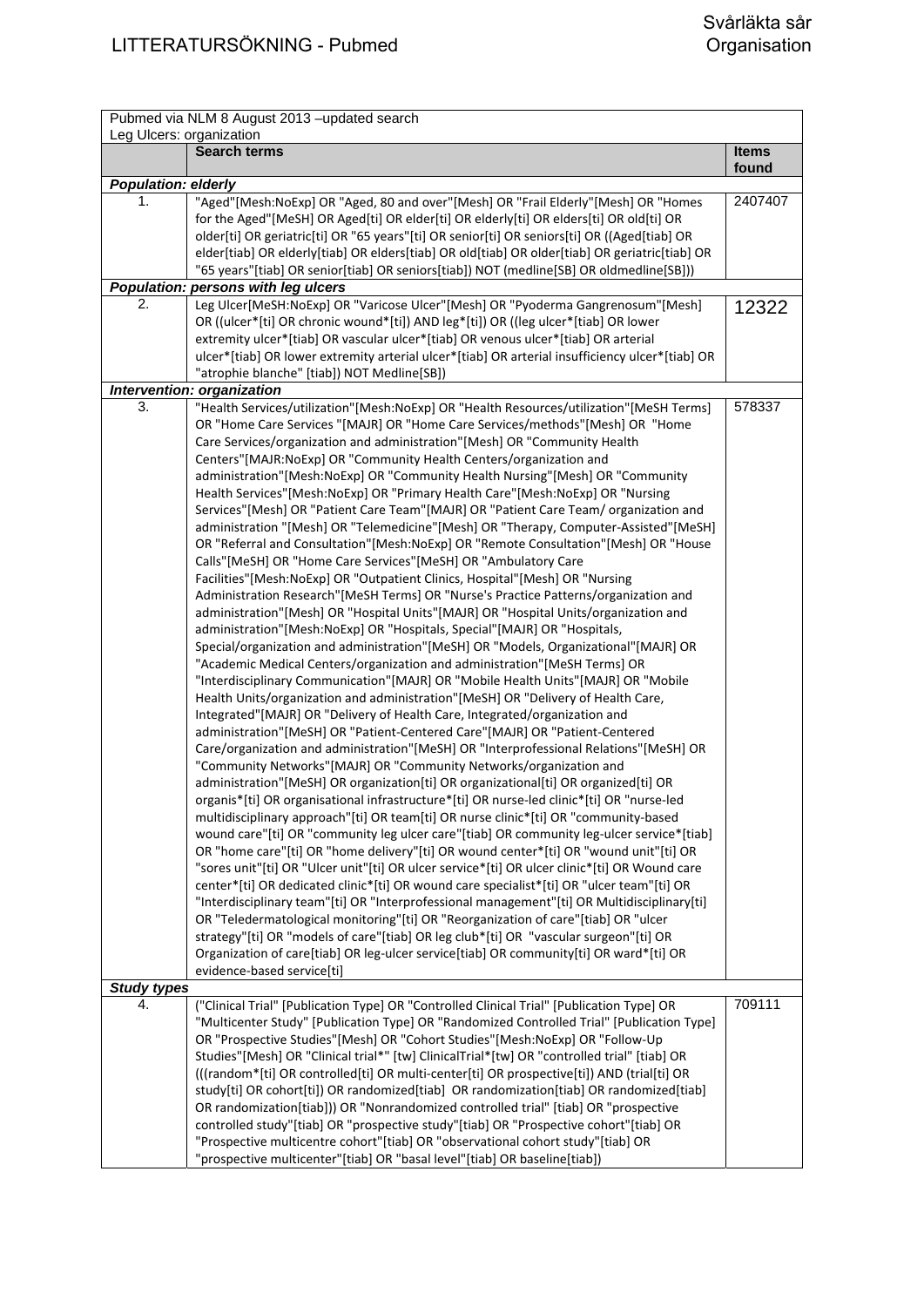| <b>Combined sets</b> |                                                                       |    |
|----------------------|-----------------------------------------------------------------------|----|
|                      | 1 AND 2 AND 3 AND 4 AND Limits Activated: English, Danish, Norwegian, | 18 |
|                      | Swedish, Publication Date from 1987                                   |    |

[MeSH] = Term from the Medline controlled vocabulary, including terms found below this term in the MeSH hierarchy

[MeSH:NoExp] = Does not include terms found below this term in the MeSH hierarchy [MAJR] = MeSH Major Topic [TIAB] = Title or abstract  $[TI] = T$ itle  $[AU]$  = Author  $[TW]$  = Text Word

Systematic[SB] = Filter for retrieving systematic reviews

- \* = Truncation
- " " = Citation Marks; searches for an exact phrase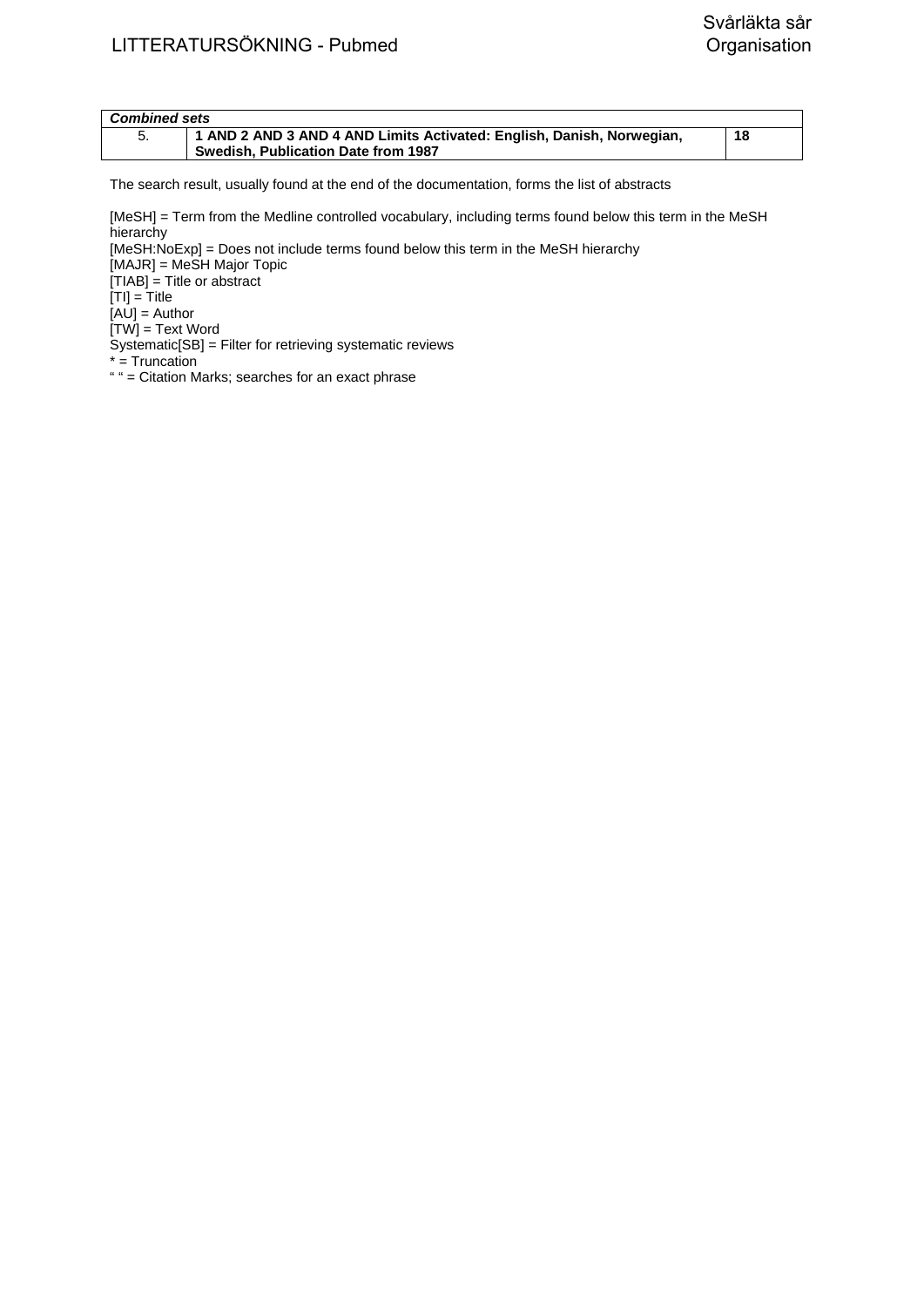| Diabetic Foot Ulcers: organization<br><b>Search terms</b><br><b>Items</b><br>found<br><b>Population: elderly</b><br>"Aged"[Mesh:NoExp] OR "Aged, 80 and over"[Mesh] OR "Frail Elderly"[Mesh] OR<br>1.<br>2410055<br>"Homes for the Aged"[MeSH] OR Aged[ti] OR elder[ti] OR elderly[ti] OR elders[ti]<br>OR old[ti] OR older[ti] OR geriatric[ti] OR "65 years"[ti] OR senior[ti] OR seniors[ti]<br>OR ((Aged[tiab] OR elder[tiab] OR elderly[tiab] OR elders[tiab] OR old[tiab] OR<br>older[tiab] OR geriatric[tiab] OR "65 years"[tiab] OR senior[tiab] OR seniors[tiab])<br>NOT (medline[SB] OR oldmedline[SB]))<br>Population: persons with diabetic foot ulcers<br>"Diabetic Foot"[Mesh] OR "Foot Ulcer"[Mesh] OR ((Diabet*[ti]) AND (foot[ti] OR<br>2.<br>10435<br>feet[ti] OR "lower extremity"[ti] OR "lower extremities"[ti])) OR "Charcot"[ti] OR "heel<br>pressure"[ti] OR "heel ulcer"[ti]<br><b>Organization</b><br>"Health Services/utilization"[Mesh:NoExp] OR "Health Resources/utilization"[MeSH<br>507181<br>3.<br>Terms] OR "Home Care Services "[MAJR] OR "Home Care<br>Services/methods"[Mesh] OR "Home Care Services/organization and<br>administration"[Mesh] OR "Community Health Centers"[MAJR:NoExp] OR<br>"Community Health Centers/organization and administration"[Mesh:NoExp] OR<br>"Community Health Nursing"[Mesh] OR "Community Health Services"[Mesh:NoExp]<br>OR "Primary Health Care"[Mesh:NoExp] OR "Nursing Services"[Mesh] OR "Patient<br>Care Team"[MAJR] OR "Patient Care Team/ organization and administration<br>"[Mesh] OR "Telemedicine"[Mesh] OR "Therapy, Computer-Assisted"[MeSH] OR<br>"Referral and Consultation"[Mesh:NoExp] OR "Remote Consultation"[Mesh] OR<br>"House Calls"[MeSH] OR "Home Care Services"[MeSH] OR "Ambulatory Care<br>Facilities"[Mesh:NoExp] OR "Outpatient Clinics, Hospital"[Mesh] OR "Nursing<br>Administration Research"[MeSH Terms] OR "Nurse's Practice Patterns/organization<br>and administration"[Mesh] OR "Hospital Units"[MAJR] OR "Hospital<br>Units/organization and administration"[Mesh:NoExp] OR "Hospitals, Special"[MAJR]<br>OR "Hospitals, Special/organization and administration"[MeSH] OR "Models,<br>Organizational"[MAJR] OR "Academic Medical Centers/organization and<br>administration"[MeSH Terms] OR "Interdisciplinary Communication"[MAJR] OR<br>"Interdisciplinary Communication/organization and administration"[MeSH] OR<br>"Mobile Health Units"[MAJR] OR "Mobile Health Units/organization and<br>administration"[MeSH] OR "Delivery of Health Care, Integrated"[MAJR] OR "Delivery<br>of Health Care, Integrated/organization and administration"[MeSH] OR "Patient-<br>Centered Care"[MAJR] OR "Patient-Centered Care/organization and<br>administration"[MeSH] OR "Interprofessional Relations"[MeSH] OR "Community<br>Networks"[MAJR] OR "Community Networks/organization and<br>administration"[MeSH] OR organization[ti] OR organizational[ti] OR organized[ti] OR<br>organis*[ti] OR "organisational infrastructure*"[ti] OR "nurse-led clinic*"[ti] OR "nurse-<br>led multidisciplinary approach"[ti] OR team[ti] OR "nurse clinic*"[ti] OR "community-<br>based wound care"[ti] OR "home care"[ti] OR "home delivery"[ti] OR "wound<br>center*"[ti] OR "wound unit"[ti] OR "sores unit"[ti] OR "Ulcer unit"[ti] OR "ulcer<br>service*"[ti] OR "ulcer clinic*"[ti] OR "Wound care center*"[ti] OR "dedicated<br>clinic*"[ti] OR "wound care specialist*"[ti] OR "ulcer team"[ti] OR "Interdisciplinary<br>team"[ti] OR "Interprofessional management"[ti] OR Multidisciplinary[ti] OR<br>"Teledermatological monitoring"[ti] OR "Reorganization of care"[ti] OR "ulcer<br>strategy"[ti] OR "models of care"[ti] OR "foot team"[tiab] OR "foot care team"[tiab]<br>OR "foot center"[tiab] OR "limb salvage team"[tiab]<br><b>Combined sets</b><br>4.<br>1 AND 2 AND 3<br>153<br>("Clinical Trial" [Publication Type] OR "Controlled Clinical Trial" [Publication<br>5.<br>16<br>Type] OR "Multicenter Study" [Publication Type] OR "Randomized Controlled<br>Trial" [Publication Type] OR "Prospective Studies"[Mesh] OR "Cohort<br>Studies"[Mesh:NoExp] OR "Follow-Up Studies"[Mesh] OR "Clinical trial*" [tw]<br>ClinicalTrial*[tw] OR "controlled trial" [tiab] OR (((random*[ti] OR controlled[ti]<br>OR multi-center[ti] OR prospective[ti]) AND (trial[ti] OR study[ti] OR cohort[ti])<br>OR randomized[tiab] OR randomization[tiab] OR randomized[tiab] OR<br>randomization[tiab])) OR "Nonrandomized controlled trial" [tiab] OR<br>"prospective controlled study"[tiab] OR "prospective study"[tiab] OR<br>"Prospective cohort"[tiab] OR "Prospective multicentre cohort"[tiab] OR<br>"observational cohort study"[tiab] OR "prospective multicenter"[tiab] OR | Pubmed via NLM 19 August 2013 - Updated Search |  |
|--------------------------------------------------------------------------------------------------------------------------------------------------------------------------------------------------------------------------------------------------------------------------------------------------------------------------------------------------------------------------------------------------------------------------------------------------------------------------------------------------------------------------------------------------------------------------------------------------------------------------------------------------------------------------------------------------------------------------------------------------------------------------------------------------------------------------------------------------------------------------------------------------------------------------------------------------------------------------------------------------------------------------------------------------------------------------------------------------------------------------------------------------------------------------------------------------------------------------------------------------------------------------------------------------------------------------------------------------------------------------------------------------------------------------------------------------------------------------------------------------------------------------------------------------------------------------------------------------------------------------------------------------------------------------------------------------------------------------------------------------------------------------------------------------------------------------------------------------------------------------------------------------------------------------------------------------------------------------------------------------------------------------------------------------------------------------------------------------------------------------------------------------------------------------------------------------------------------------------------------------------------------------------------------------------------------------------------------------------------------------------------------------------------------------------------------------------------------------------------------------------------------------------------------------------------------------------------------------------------------------------------------------------------------------------------------------------------------------------------------------------------------------------------------------------------------------------------------------------------------------------------------------------------------------------------------------------------------------------------------------------------------------------------------------------------------------------------------------------------------------------------------------------------------------------------------------------------------------------------------------------------------------------------------------------------------------------------------------------------------------------------------------------------------------------------------------------------------------------------------------------------------------------------------------------------------------------------------------------------------------------------------------------------------------------------------------------------------------------------------------------------------------------------------------------------------------------------------------------------------------------------------------------------------------------------------------------------------------------------------------------------------------------------------------------------------------------------------------------------------------------------------------------------------------------------------------------------------------------------------------------------------------------------------------------------------------------------------------------------------------------------------------------------------------------------------------------------------------------------------------------------------------------------------------------------------------------------------------------------------------------------------------------------------------------------------------------------------------------------------------------------------------------------------|------------------------------------------------|--|
|                                                                                                                                                                                                                                                                                                                                                                                                                                                                                                                                                                                                                                                                                                                                                                                                                                                                                                                                                                                                                                                                                                                                                                                                                                                                                                                                                                                                                                                                                                                                                                                                                                                                                                                                                                                                                                                                                                                                                                                                                                                                                                                                                                                                                                                                                                                                                                                                                                                                                                                                                                                                                                                                                                                                                                                                                                                                                                                                                                                                                                                                                                                                                                                                                                                                                                                                                                                                                                                                                                                                                                                                                                                                                                                                                                                                                                                                                                                                                                                                                                                                                                                                                                                                                                                                                                                                                                                                                                                                                                                                                                                                                                                                                                                                                                                            |                                                |  |
|                                                                                                                                                                                                                                                                                                                                                                                                                                                                                                                                                                                                                                                                                                                                                                                                                                                                                                                                                                                                                                                                                                                                                                                                                                                                                                                                                                                                                                                                                                                                                                                                                                                                                                                                                                                                                                                                                                                                                                                                                                                                                                                                                                                                                                                                                                                                                                                                                                                                                                                                                                                                                                                                                                                                                                                                                                                                                                                                                                                                                                                                                                                                                                                                                                                                                                                                                                                                                                                                                                                                                                                                                                                                                                                                                                                                                                                                                                                                                                                                                                                                                                                                                                                                                                                                                                                                                                                                                                                                                                                                                                                                                                                                                                                                                                                            |                                                |  |
|                                                                                                                                                                                                                                                                                                                                                                                                                                                                                                                                                                                                                                                                                                                                                                                                                                                                                                                                                                                                                                                                                                                                                                                                                                                                                                                                                                                                                                                                                                                                                                                                                                                                                                                                                                                                                                                                                                                                                                                                                                                                                                                                                                                                                                                                                                                                                                                                                                                                                                                                                                                                                                                                                                                                                                                                                                                                                                                                                                                                                                                                                                                                                                                                                                                                                                                                                                                                                                                                                                                                                                                                                                                                                                                                                                                                                                                                                                                                                                                                                                                                                                                                                                                                                                                                                                                                                                                                                                                                                                                                                                                                                                                                                                                                                                                            |                                                |  |
|                                                                                                                                                                                                                                                                                                                                                                                                                                                                                                                                                                                                                                                                                                                                                                                                                                                                                                                                                                                                                                                                                                                                                                                                                                                                                                                                                                                                                                                                                                                                                                                                                                                                                                                                                                                                                                                                                                                                                                                                                                                                                                                                                                                                                                                                                                                                                                                                                                                                                                                                                                                                                                                                                                                                                                                                                                                                                                                                                                                                                                                                                                                                                                                                                                                                                                                                                                                                                                                                                                                                                                                                                                                                                                                                                                                                                                                                                                                                                                                                                                                                                                                                                                                                                                                                                                                                                                                                                                                                                                                                                                                                                                                                                                                                                                                            |                                                |  |
|                                                                                                                                                                                                                                                                                                                                                                                                                                                                                                                                                                                                                                                                                                                                                                                                                                                                                                                                                                                                                                                                                                                                                                                                                                                                                                                                                                                                                                                                                                                                                                                                                                                                                                                                                                                                                                                                                                                                                                                                                                                                                                                                                                                                                                                                                                                                                                                                                                                                                                                                                                                                                                                                                                                                                                                                                                                                                                                                                                                                                                                                                                                                                                                                                                                                                                                                                                                                                                                                                                                                                                                                                                                                                                                                                                                                                                                                                                                                                                                                                                                                                                                                                                                                                                                                                                                                                                                                                                                                                                                                                                                                                                                                                                                                                                                            |                                                |  |
|                                                                                                                                                                                                                                                                                                                                                                                                                                                                                                                                                                                                                                                                                                                                                                                                                                                                                                                                                                                                                                                                                                                                                                                                                                                                                                                                                                                                                                                                                                                                                                                                                                                                                                                                                                                                                                                                                                                                                                                                                                                                                                                                                                                                                                                                                                                                                                                                                                                                                                                                                                                                                                                                                                                                                                                                                                                                                                                                                                                                                                                                                                                                                                                                                                                                                                                                                                                                                                                                                                                                                                                                                                                                                                                                                                                                                                                                                                                                                                                                                                                                                                                                                                                                                                                                                                                                                                                                                                                                                                                                                                                                                                                                                                                                                                                            |                                                |  |
|                                                                                                                                                                                                                                                                                                                                                                                                                                                                                                                                                                                                                                                                                                                                                                                                                                                                                                                                                                                                                                                                                                                                                                                                                                                                                                                                                                                                                                                                                                                                                                                                                                                                                                                                                                                                                                                                                                                                                                                                                                                                                                                                                                                                                                                                                                                                                                                                                                                                                                                                                                                                                                                                                                                                                                                                                                                                                                                                                                                                                                                                                                                                                                                                                                                                                                                                                                                                                                                                                                                                                                                                                                                                                                                                                                                                                                                                                                                                                                                                                                                                                                                                                                                                                                                                                                                                                                                                                                                                                                                                                                                                                                                                                                                                                                                            |                                                |  |
|                                                                                                                                                                                                                                                                                                                                                                                                                                                                                                                                                                                                                                                                                                                                                                                                                                                                                                                                                                                                                                                                                                                                                                                                                                                                                                                                                                                                                                                                                                                                                                                                                                                                                                                                                                                                                                                                                                                                                                                                                                                                                                                                                                                                                                                                                                                                                                                                                                                                                                                                                                                                                                                                                                                                                                                                                                                                                                                                                                                                                                                                                                                                                                                                                                                                                                                                                                                                                                                                                                                                                                                                                                                                                                                                                                                                                                                                                                                                                                                                                                                                                                                                                                                                                                                                                                                                                                                                                                                                                                                                                                                                                                                                                                                                                                                            |                                                |  |
|                                                                                                                                                                                                                                                                                                                                                                                                                                                                                                                                                                                                                                                                                                                                                                                                                                                                                                                                                                                                                                                                                                                                                                                                                                                                                                                                                                                                                                                                                                                                                                                                                                                                                                                                                                                                                                                                                                                                                                                                                                                                                                                                                                                                                                                                                                                                                                                                                                                                                                                                                                                                                                                                                                                                                                                                                                                                                                                                                                                                                                                                                                                                                                                                                                                                                                                                                                                                                                                                                                                                                                                                                                                                                                                                                                                                                                                                                                                                                                                                                                                                                                                                                                                                                                                                                                                                                                                                                                                                                                                                                                                                                                                                                                                                                                                            |                                                |  |
|                                                                                                                                                                                                                                                                                                                                                                                                                                                                                                                                                                                                                                                                                                                                                                                                                                                                                                                                                                                                                                                                                                                                                                                                                                                                                                                                                                                                                                                                                                                                                                                                                                                                                                                                                                                                                                                                                                                                                                                                                                                                                                                                                                                                                                                                                                                                                                                                                                                                                                                                                                                                                                                                                                                                                                                                                                                                                                                                                                                                                                                                                                                                                                                                                                                                                                                                                                                                                                                                                                                                                                                                                                                                                                                                                                                                                                                                                                                                                                                                                                                                                                                                                                                                                                                                                                                                                                                                                                                                                                                                                                                                                                                                                                                                                                                            |                                                |  |
| "basal level"[tiab] OR baseline[tiab])                                                                                                                                                                                                                                                                                                                                                                                                                                                                                                                                                                                                                                                                                                                                                                                                                                                                                                                                                                                                                                                                                                                                                                                                                                                                                                                                                                                                                                                                                                                                                                                                                                                                                                                                                                                                                                                                                                                                                                                                                                                                                                                                                                                                                                                                                                                                                                                                                                                                                                                                                                                                                                                                                                                                                                                                                                                                                                                                                                                                                                                                                                                                                                                                                                                                                                                                                                                                                                                                                                                                                                                                                                                                                                                                                                                                                                                                                                                                                                                                                                                                                                                                                                                                                                                                                                                                                                                                                                                                                                                                                                                                                                                                                                                                                     |                                                |  |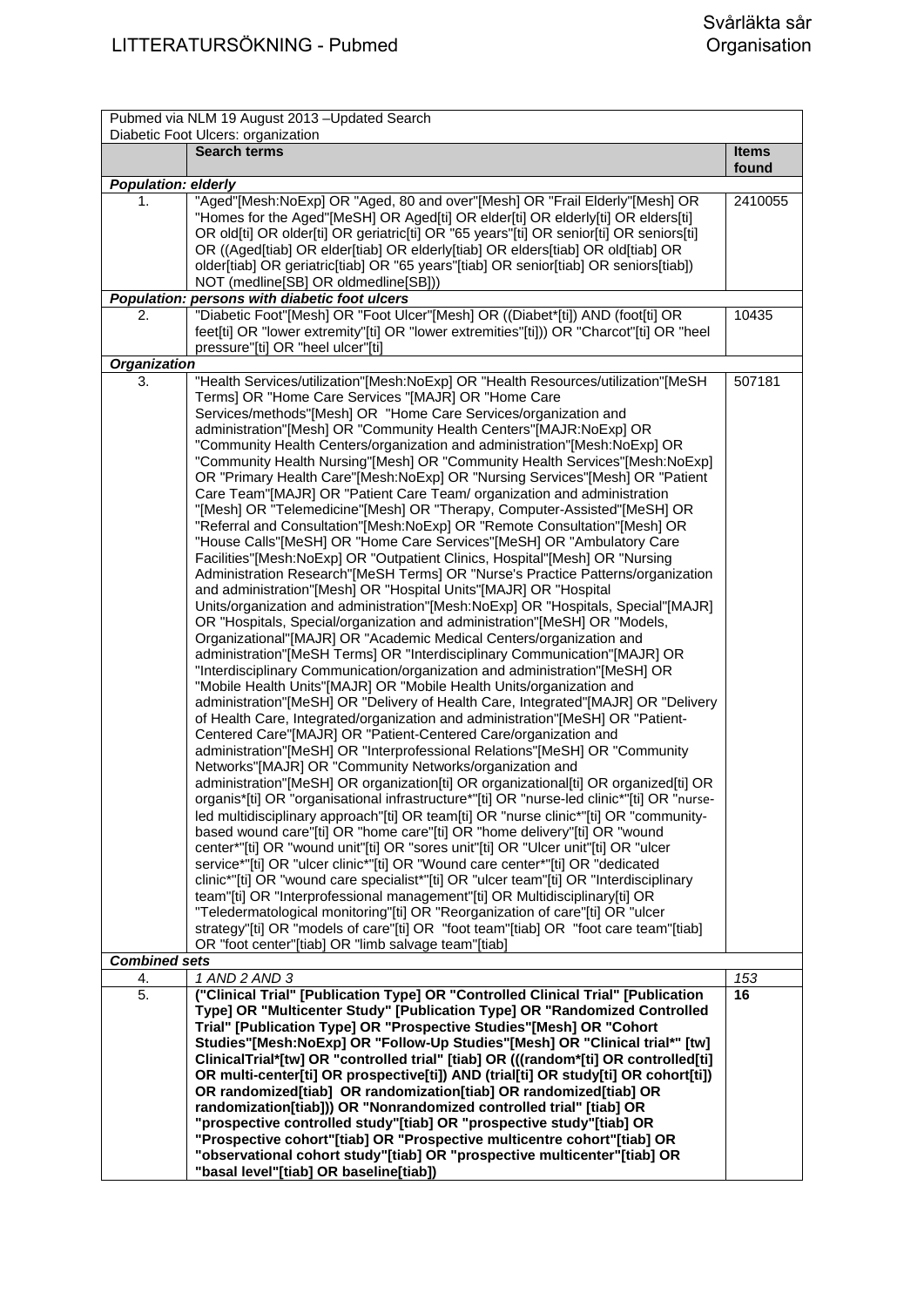| Limits Activated: English, Danish, Norwegian, Swedish, Publication Date from 1987 |  |
|-----------------------------------------------------------------------------------|--|
|                                                                                   |  |

[MeSH] = Term from the Medline controlled vocabulary, including terms found below this term in the MeSH hierarchy

[MeSH:NoExp] = Does not include terms found below this term in the MeSH hierarchy

[MAJR] = MeSH Major Topic

[TIAB] = Title or abstract

 $|T| = T$ itle

 $[AU]$  = Author

 $[TW] = Text Word$ 

Systematic[SB] = Filter for retrieving systematic reviews

\* = Truncation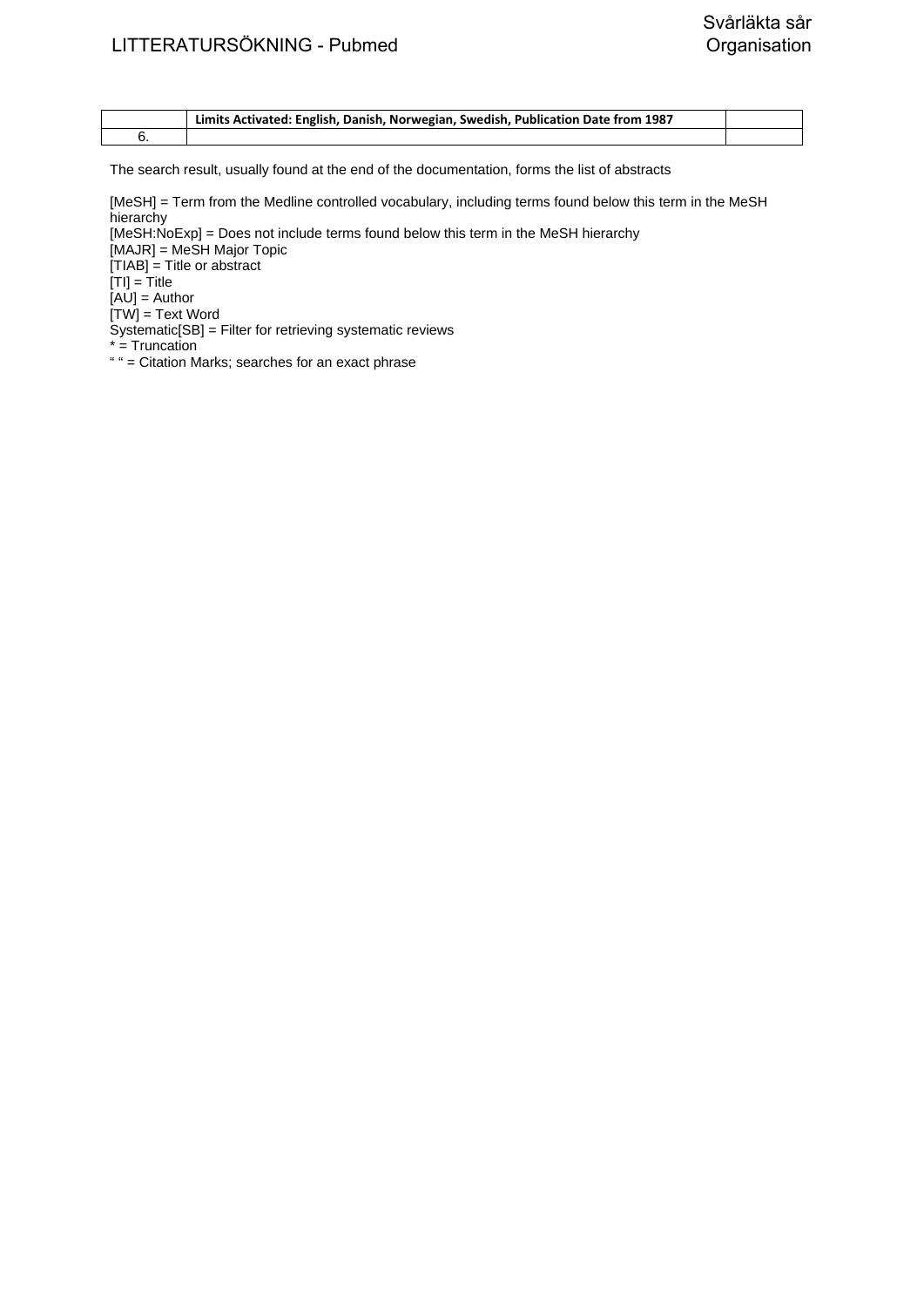|                            | Pubmed via NLM 15 August 2013 -updated search                                                                  |                       |  |
|----------------------------|----------------------------------------------------------------------------------------------------------------|-----------------------|--|
|                            | Pressure Ulcers: organization                                                                                  |                       |  |
|                            | <b>Search terms</b>                                                                                            | <b>Items</b><br>found |  |
| <b>Population: elderly</b> |                                                                                                                |                       |  |
| 1.                         | "Aged"[Mesh:NoExp] OR "Aged, 80 and over"[Mesh] OR "Frail Elderly"[Mesh] OR "Homes                             | 2320513               |  |
|                            | for the Aged"[MeSH] OR Aged[ti] OR elder[ti] OR elderly[ti] OR elders[ti] OR old[ti] OR                        |                       |  |
|                            | older[ti] OR geriatric[ti] OR "65 years"[ti] OR senior[ti] OR seniors[ti] OR ((Aged[ti] OR                     |                       |  |
|                            | elder[ti] OR elderly[ti] OR elders[ti] OR old[ti] OR older[ti] OR geriatric[ti] OR "65 years"[ti]              |                       |  |
|                            | OR senior[ti] OR seniors[ti]) NOT (medline[SB] OR oldmedline[SB]))                                             |                       |  |
|                            | Population: persons with pressure ulcers                                                                       |                       |  |
| 2.                         | "Pressure Ulcer"[Mesh] OR pressure ulcer*[ti] OR bedsore*[ti] OR pressure sore*[ti] OR<br>decubitus ulcer*[ti] | 9698                  |  |
| <b>Organization</b>        |                                                                                                                |                       |  |
| 3.                         | "Health Services/utilization"[Mesh:noexp] OR "Health Resources/utilization"[MeSH                               | 440127                |  |
|                            | Terms] OR "Home Care Services "[MAJR] OR "Home Care                                                            |                       |  |
|                            | Services/methods"[Mesh] OR "Home Care Services/organization and                                                |                       |  |
|                            | administration"[Mesh] OR "Community Health Centers"[MAJR:noexp] OR                                             |                       |  |
|                            | "Community Health Centers/organization and administration"[Mesh:noexp] OR                                      |                       |  |
|                            | "Community Health Nursing"[Mesh] OR "Community Health Services"[Mesh:noexp]                                    |                       |  |
|                            | OR "Primary Health Care"[Mesh:noexp] OR "Nursing Services"[Mesh] OR "Patient                                   |                       |  |
|                            | Care Team"[MAJR] OR "Patient Care Team/organization and administration "[Mesh]                                 |                       |  |
|                            | OR "Telemedicine"[Mesh] OR "Therapy, Computer-Assisted"[MeSH] OR "Referral                                     |                       |  |
|                            | and Consultation"[Mesh:noexp] OR "Remote Consultation"[Mesh] OR "House                                         |                       |  |
|                            | Calls"[MeSH] OR "Home Care Services"[MeSH] OR "Ambulatory Care                                                 |                       |  |
|                            | Facilities"[Mesh:noexp] OR "Outpatient Clinics, Hospital"[Mesh] OR "Nursing                                    |                       |  |
|                            | Administration Research"[MeSH Terms] OR "Nurse's Practice Patterns/organization                                |                       |  |
|                            | and administration"[Mesh] OR "Hospital Units"[MAJR] OR "Hospital                                               |                       |  |
|                            | Units/organization and administration"[Mesh:noexp] OR "Hospitals, Special"[MAJR]                               |                       |  |
|                            | OR "Hospitals, Special/organization and administration"[MeSH] OR "Models,                                      |                       |  |
|                            | Organizational"[MAJR] OR "Academic Medical Centers/organization and                                            |                       |  |
|                            | administration"[MeSH Terms] OR "Interdisciplinary Communication"[MAJR] OR                                      |                       |  |
|                            | "Interdisciplinary Communication/organization and administration"[MeSH] OR                                     |                       |  |
|                            | "Mobile Health Units"[MAJR] OR "Mobile Health Units/organization and                                           |                       |  |
|                            | administration"[MeSH] OR "Delivery of Health Care, Integrated"[MAJR] OR "Delivery                              |                       |  |
|                            | of Health Care, Integrated/organization and administration"[MeSH] OR                                           |                       |  |
|                            | organization[ti] OR organizational[ti] OR organisational infrastructure*[ti] OR nurse-                         |                       |  |
|                            | led clinic*[ti] OR nurse-led multidisciplinary approach[ti] OR team[ti] OR nurse                               |                       |  |
|                            | clinic*[ti] OR "community-based wound care"[ti] OR "home care"[ti] OR "home                                    |                       |  |
|                            | delivery"[ti] OR wound center*[ti] OR "wound unit"[ti] OR "sores unit"[ti] OR "Ulcer                           |                       |  |
|                            | unit"[ti] OR ulcer service*[ti] OR ulcer clinic*[ti] OR Wound care center*[ti] OR                              |                       |  |
|                            | dedicated clinic*[ti] OR wound care specialist*[ti] OR ulcer team[ti] OR                                       |                       |  |
|                            | Interdisciplinary[ti] OR Interprofessional management[ti] OR multidisciplinary[ti] OR                          |                       |  |
|                            | wound care specialist[ti] OR ulcer team[ti] OR Interdisciplinary team[ti] OR                                   |                       |  |
|                            | Interprofessional management[ti] OR Multidisciplinary[ti] OR Teledermatological                                |                       |  |
|                            | monitoring[ti] OR Reorganization of care[ti]OR ulcer strategy[ti] OR "models of                                |                       |  |
|                            | care"[ti]                                                                                                      |                       |  |
| <b>Study Types</b>         |                                                                                                                |                       |  |
| 4.                         | ("Clinical Trial" [Publication Type] OR "Controlled Clinical Trial" [Publication Type]                         | 710144                |  |
|                            | OR "Multicenter Study" [Publication Type] OR "Randomized Controlled Trial"                                     |                       |  |
|                            | [Publication Type] OR "Prospective Studies"[Mesh] OR "Cohort                                                   |                       |  |
|                            | Studies"[Mesh:NoExp] OR "Follow-Up Studies"[Mesh] OR "Clinical trial*" [tw]                                    |                       |  |
|                            | ClinicalTrial*[tw] OR "controlled trial" [tiab] OR (((random*[ti] OR controlled[ti] OR                         |                       |  |
|                            | multi-center[ti] OR prospective[ti]) AND (trial[ti] OR study[ti] OR cohort[ti]) OR                             |                       |  |
|                            | randomized[tiab] OR randomization[tiab] OR randomized[tiab] OR                                                 |                       |  |
|                            | randomization[tiab])) OR "Nonrandomized controlled trial" [tiab] OR "prospective                               |                       |  |
|                            | controlled study"[tiab] OR "prospective study"[tiab] OR "Prospective cohort"[tiab] OR                          |                       |  |
|                            | "Prospective multicentre cohort"[tiab] OR "observational cohort study"[tiab] OR                                |                       |  |
|                            | "prospective multicenter"[tiab] OR "basal level"[tiab] OR baseline[tiab])                                      |                       |  |
| <b>Combined sets</b>       |                                                                                                                |                       |  |
| 5.<br>6.                   | 1 AND 2 AND 3 AND 4<br>5 AND Limits Activated: English, Danish, Norwegian, Swedish, Publication                | 21<br>16              |  |
|                            | Date from 1987, Norwegian, Swedish,                                                                            |                       |  |
|                            |                                                                                                                |                       |  |